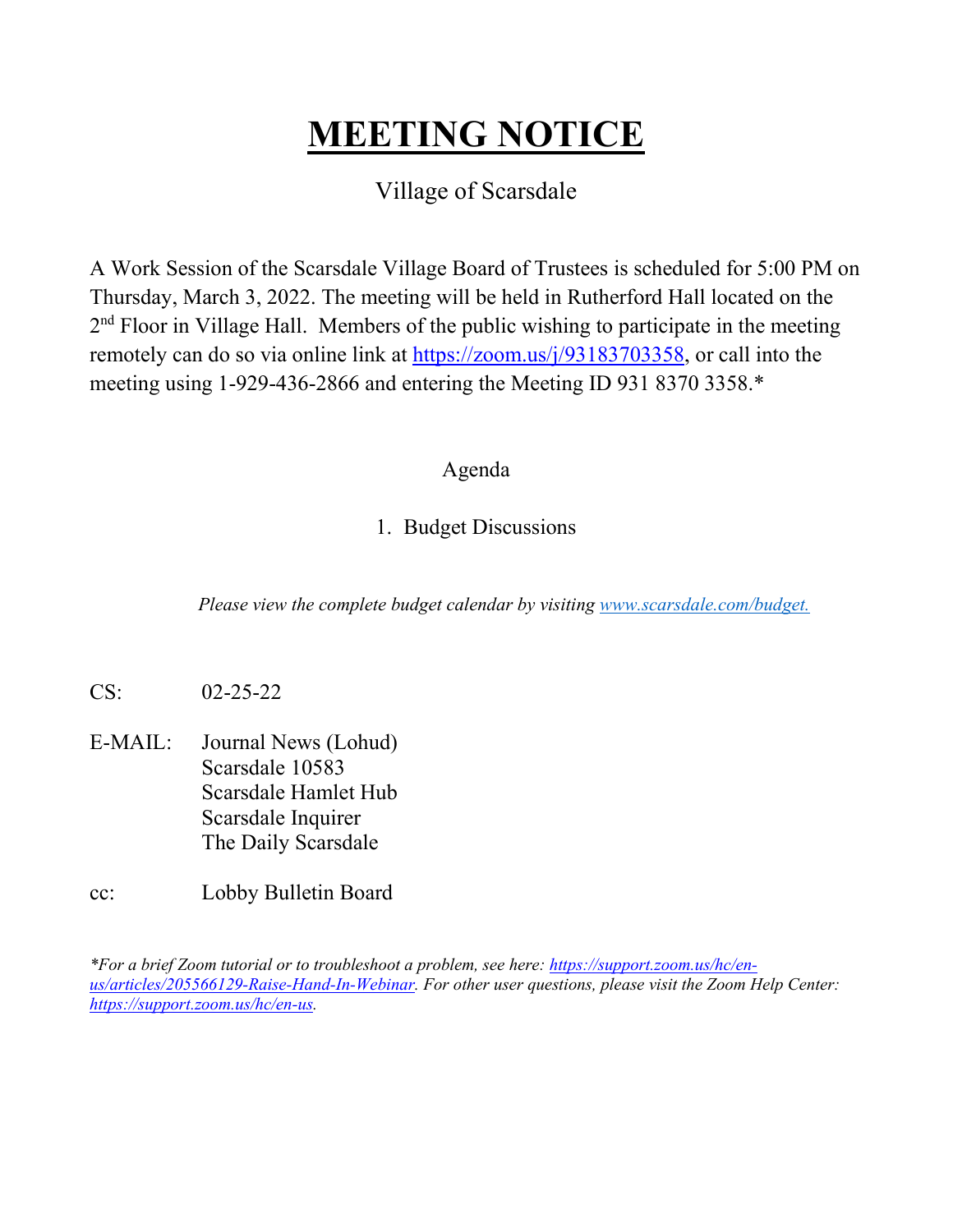# Budget Work Session

March 3, 2022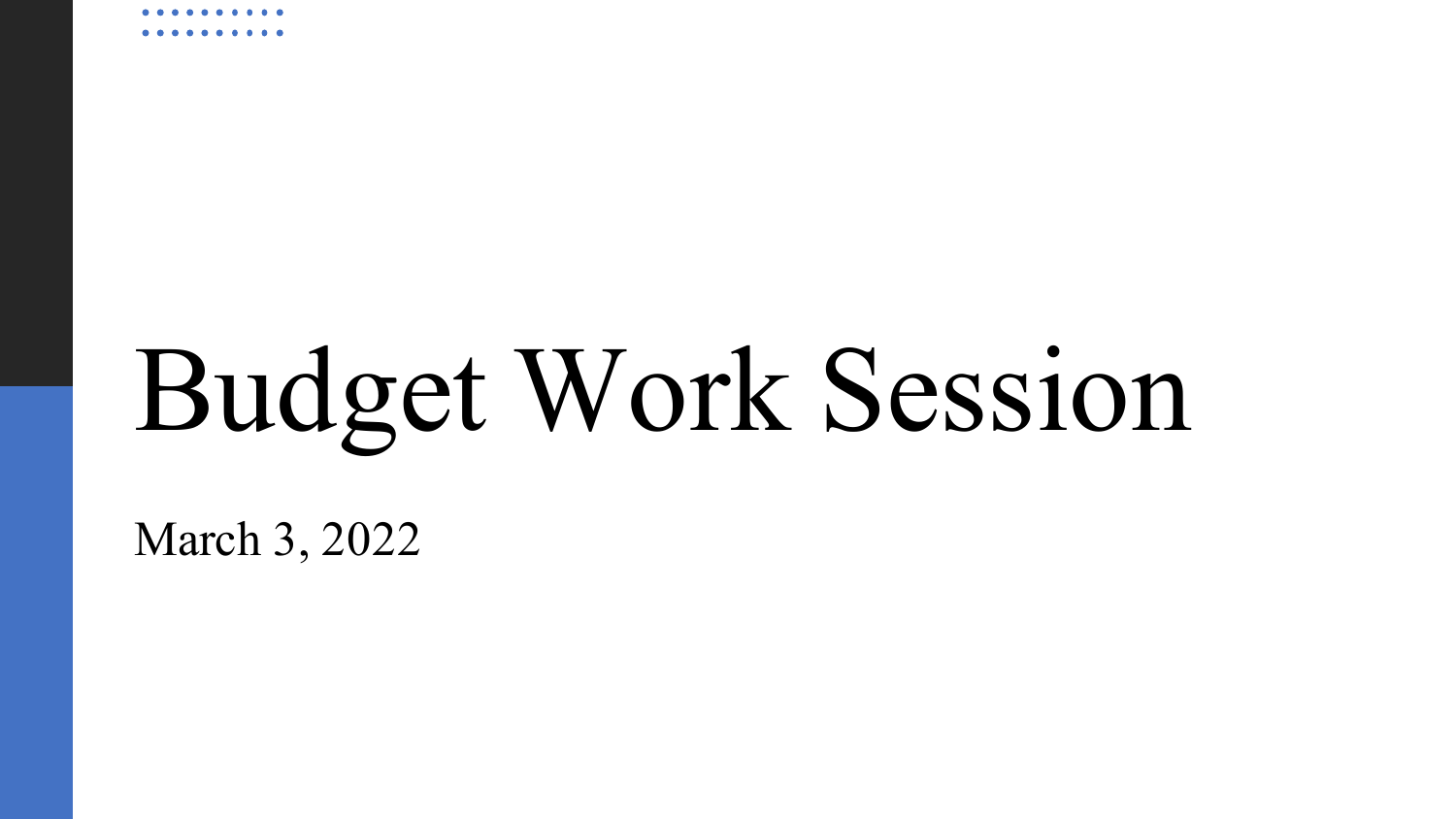### Continued Discussion on Water Rates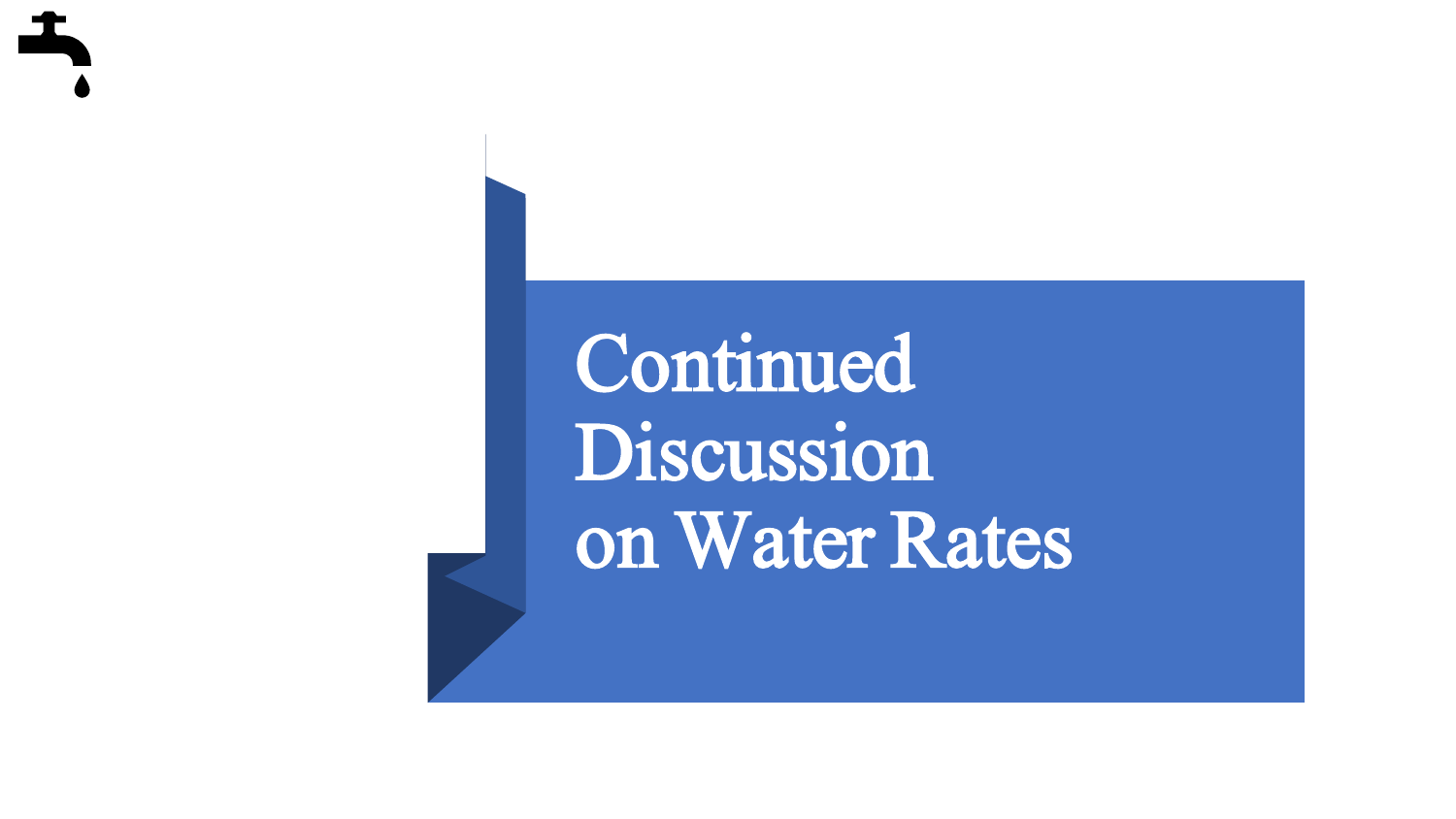### Current Structure:

#### **Total Average Quarterly Bill**

| \$4,000.00<br>\$3,500.00 |                       |                       | \$3,531.62            |           | <b>Units</b>                                                | Multipl. | Rate | <b>Avg RTS</b><br><b>Charge</b> | <b>Avg</b><br><b>Units</b><br>Cons. |
|--------------------------|-----------------------|-----------------------|-----------------------|-----------|-------------------------------------------------------------|----------|------|---------------------------------|-------------------------------------|
| \$3,000.00               |                       |                       |                       | Tier 1    | Up to 50                                                    | 1 x      |      | $$3.61$ $$16.11$                | 23                                  |
| \$2,500.00               |                       |                       |                       | Tier 2    | 51-125                                                      |          |      | 3 x \$10.83 \$19.07             | 74                                  |
| \$2,000.00               |                       |                       |                       | Tier 3    | Over<br>125                                                 |          |      | $3.5 \times$ \$12.64 \$24.15    | 324                                 |
|                          |                       |                       |                       |           | Revenues from Consumption + RTS: ~\$8.03 mil                |          |      |                                 |                                     |
| \$1,500.00<br>\$1,000.00 |                       |                       |                       | $\bullet$ | <b>Status Quo.</b><br>- No increases to base rate or ready- |          |      |                                 |                                     |
| \$500.00                 |                       | \$460.71              |                       |           | to-serve charges                                            |          |      |                                 |                                     |
| \$0.00                   | \$99.04               |                       |                       |           | - Does not cover FY 22/23 expenses                          |          |      |                                 |                                     |
|                          | <b>Tier 1 Current</b> | <b>Tier 2 Current</b> | <b>Tier 3 Current</b> |           |                                                             |          |      |                                 |                                     |
| % of Accts:              | 70%                   | 23%                   | 8%                    |           |                                                             |          |      |                                 |                                     |
| % of Total Rev:          | 39%                   | 31%                   | 30%                   |           |                                                             |          |      |                                 |                                     |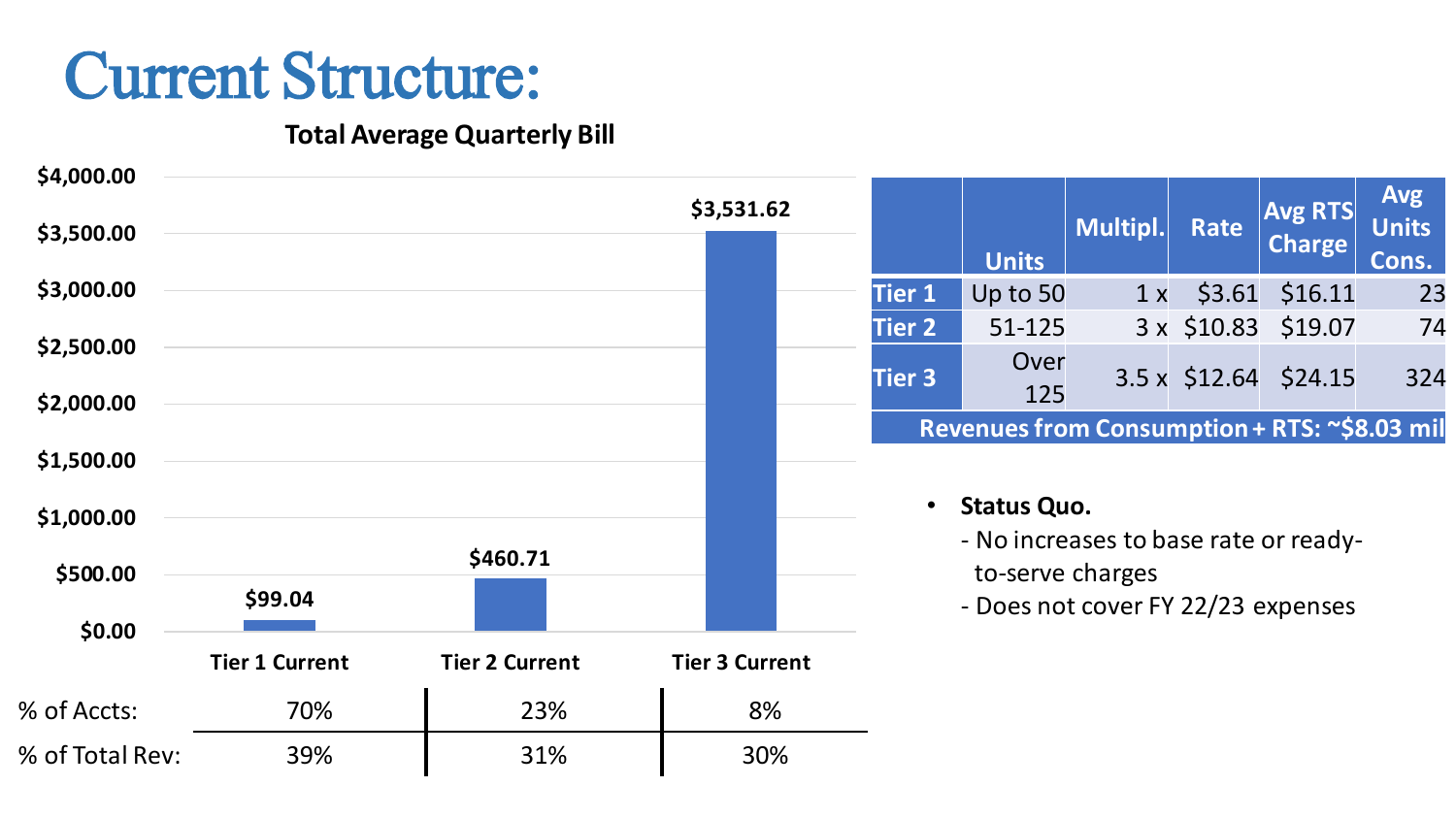### Scenario 1: 1% Rate Increase

#### **Total Average Quarterly Bill**

| \$4,000.00         |                          |                      |                   |                             |                          |                      |               |              |                                                          |      |                              |                                              |
|--------------------|--------------------------|----------------------|-------------------|-----------------------------|--------------------------|----------------------|---------------|--------------|----------------------------------------------------------|------|------------------------------|----------------------------------------------|
| \$3,500.00         |                          |                      |                   |                             | \$3,531.62 \$3,590.85    |                      |               | <b>Units</b> | Multipl.                                                 | Rate | <b>Charge</b>                | <b>Avg RTS Avg Units</b><br>Cons.            |
| \$3,000.00         |                          |                      |                   |                             |                          |                      | <b>Tier 1</b> | Up to 50     | 1 x                                                      |      | $$3.65$ $$32.22$             | 23                                           |
|                    |                          |                      |                   |                             |                          |                      | Tier 2        | 51-125       |                                                          |      | 3 x \$10.94 \$38.14          | 74                                           |
| \$2,500.00         |                          |                      |                   |                             |                          |                      | Tier 3        | Over         |                                                          |      | $3.5 \times$ \$12.76 \$48.30 | 324                                          |
| \$2,000.00         |                          |                      |                   |                             |                          |                      |               | 125          |                                                          |      |                              |                                              |
| \$1,500.00         |                          |                      |                   |                             |                          |                      |               |              |                                                          |      |                              | Revenues from Consumption + RTS: ~\$8.50 mil |
| \$1,000.00         |                          |                      | \$460.71          | \$484.19                    |                          |                      |               |              | <b>Enhance guaranteed revenues.</b>                      |      |                              |                                              |
| \$500.00           | \$99.04                  | \$115.98             |                   |                             |                          |                      |               |              | - 1% Rate Increase<br>- 2x Ready to Serve Charge         |      |                              |                                              |
| \$0.00             | Tier 1<br><b>Current</b> | Tier 1<br>Scenario 1 | Tier 2<br>Current | Tier 2<br><b>Scenario 1</b> | Tier 3<br><b>Current</b> | Tier 3<br>Scenario 1 |               |              | - Produces revenue level needed for<br>FY 22/23 expenses |      |                              |                                              |
| % of Accts:        |                          | 70%                  |                   | 23%                         |                          | 8%                   |               |              |                                                          |      |                              |                                              |
| % of Total<br>Rev: | 39%                      | 40%                  | 31%               | 31%                         | 30%                      | 29%                  |               |              |                                                          |      |                              |                                              |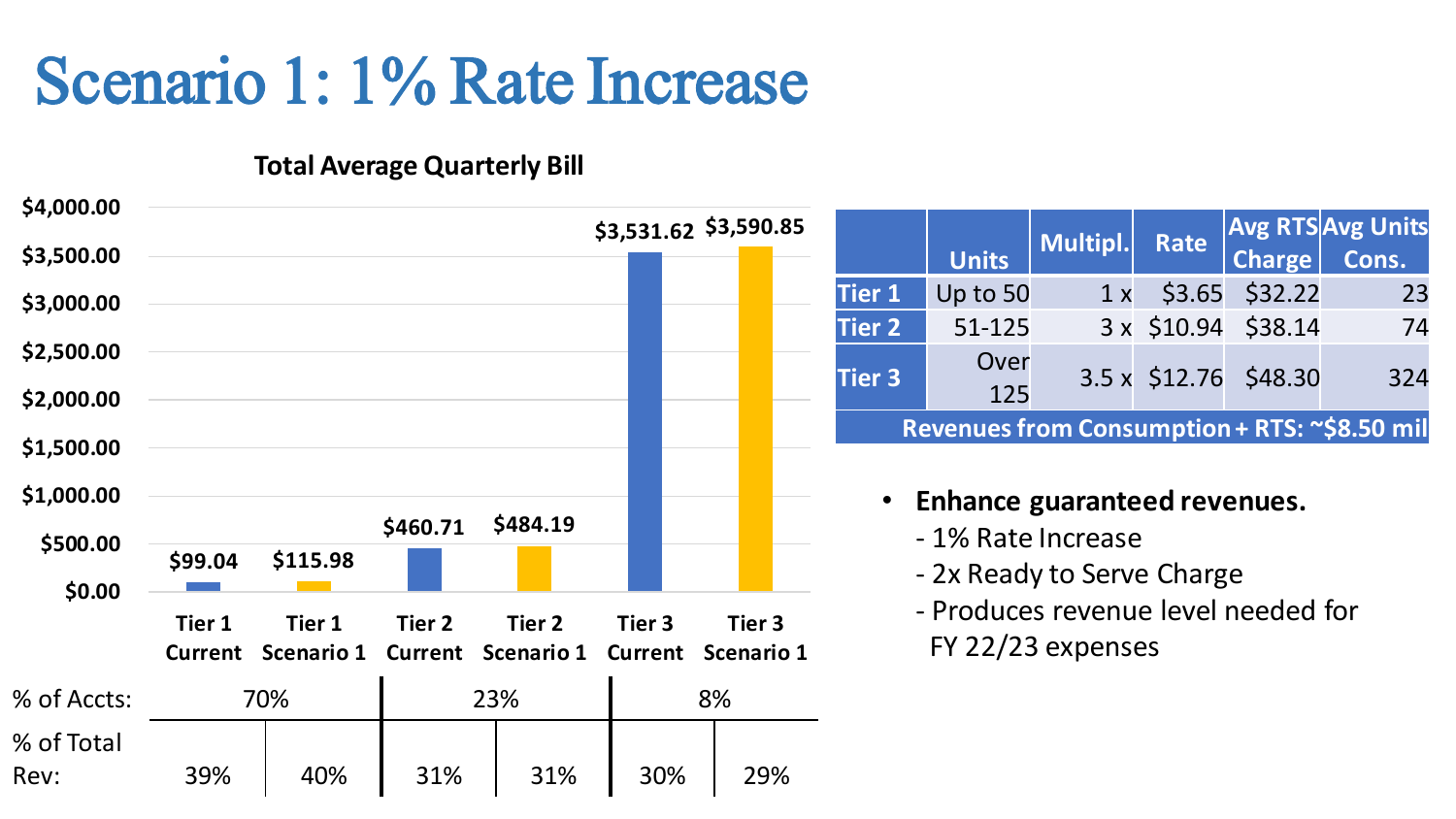### Scenario 2: Proportional Increases Across Tiers

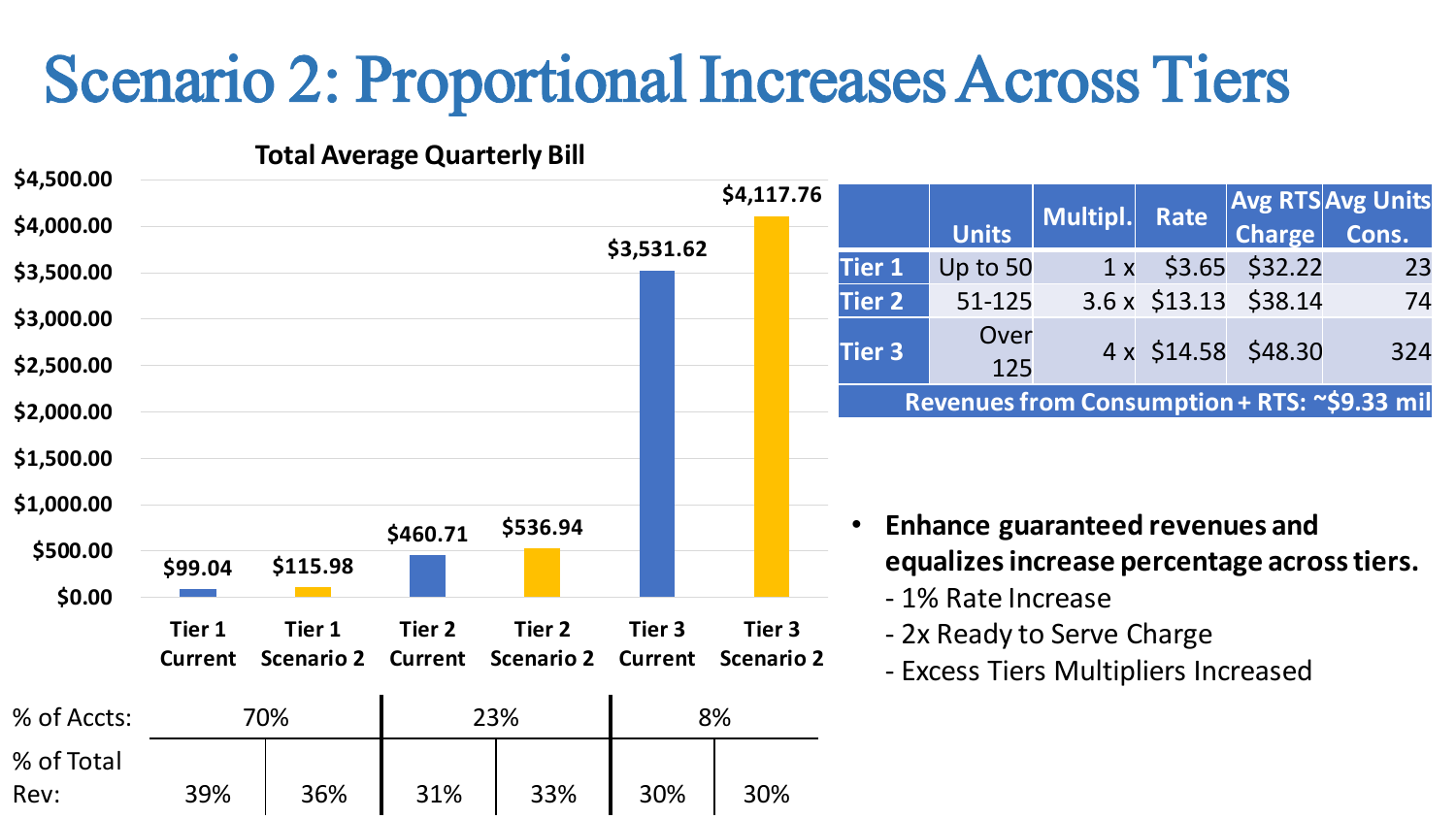### Scenario 3: 3% Rate Increase

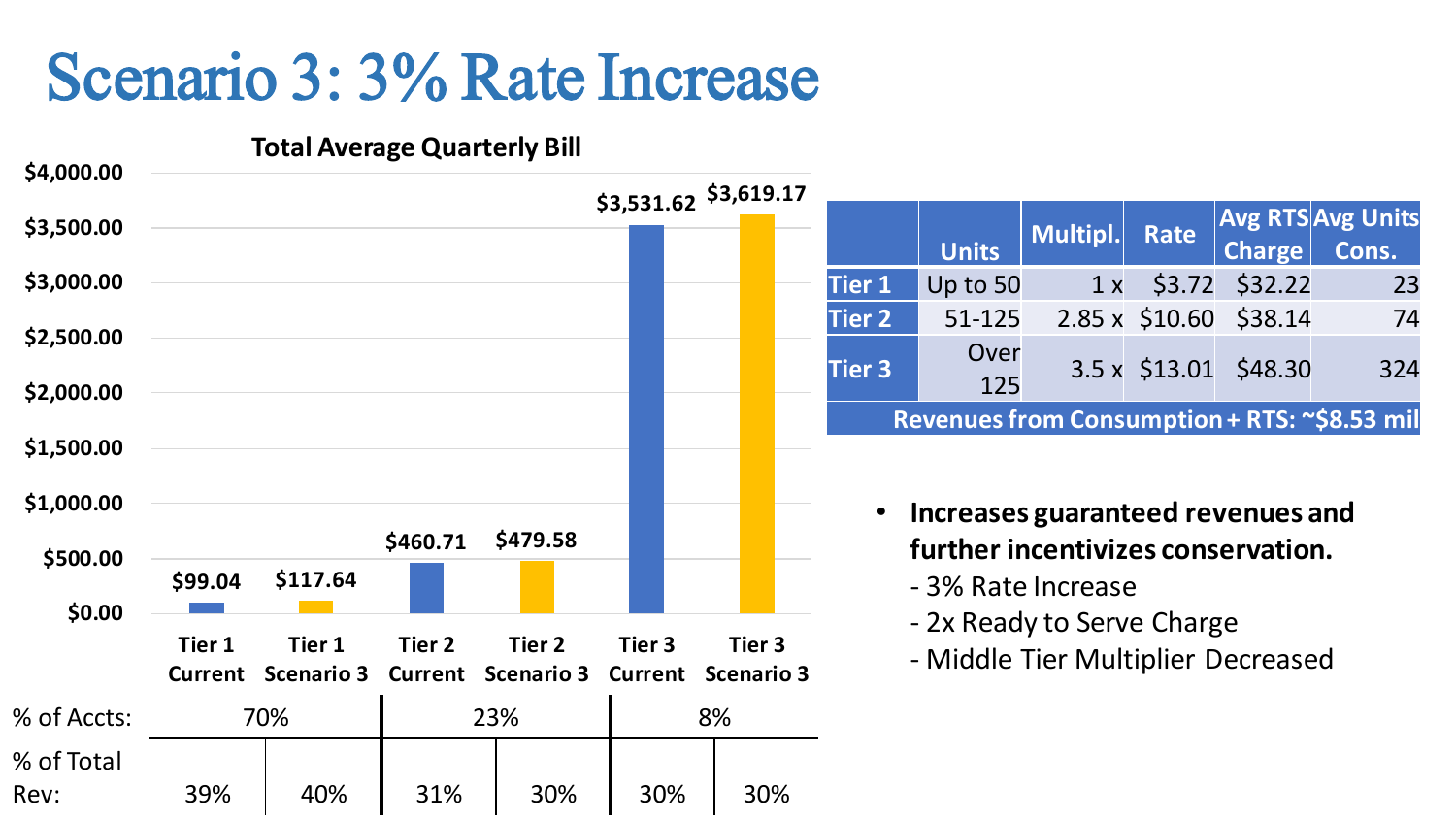### Scenario 4: Five Tiers, 1% Increase



|                   | <b>Units</b> | Multipl.                                     | Rate                    | <b>Avg</b><br><b>RTS</b><br><b>Charge</b> | <b>Avg</b><br><b>Units</b><br>Cons. |
|-------------------|--------------|----------------------------------------------|-------------------------|-------------------------------------------|-------------------------------------|
| Tier 1            | $0 - 50$     | 1 x                                          |                         | \$3.65 \$32.22                            | 23                                  |
| Tier <sub>2</sub> | 51-60        | 2.15 x                                       |                         | \$7.84 \$24.62                            | 55                                  |
| Tier <sub>3</sub> | 61-90        |                                              | 3.25 x \$11.85 \$37.22  |                                           | 73                                  |
| Tier <sub>4</sub> | 91-125       |                                              | 3.375 x \$12.61 \$39.92 |                                           | 105                                 |
| <b>Tier 5</b>     | Over<br>125  |                                              | 3.5 x \$12.76 \$48.30   |                                           | 324                                 |
|                   |              | Revenues from Consumption + RTS: ~\$8.50 mil |                         |                                           |                                     |

- **Smooths the curve between first and last tier.** 
	- 1% Rate Increase
	- 2x Ready to Serve Charge
	- Tier 2 divided into Three Tiers with new multipliers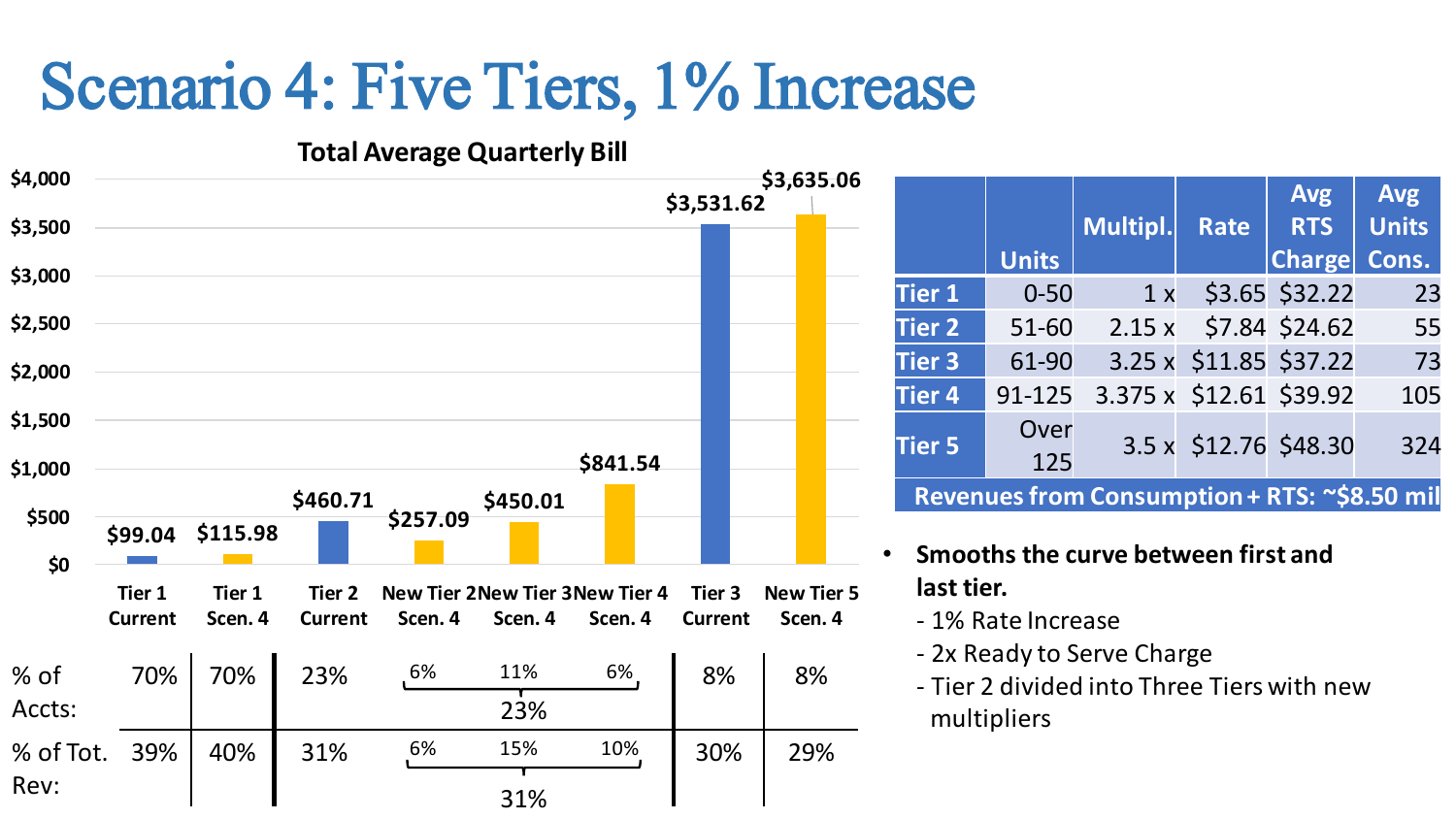### Scenario 5: Five Tiers, 3% Increase

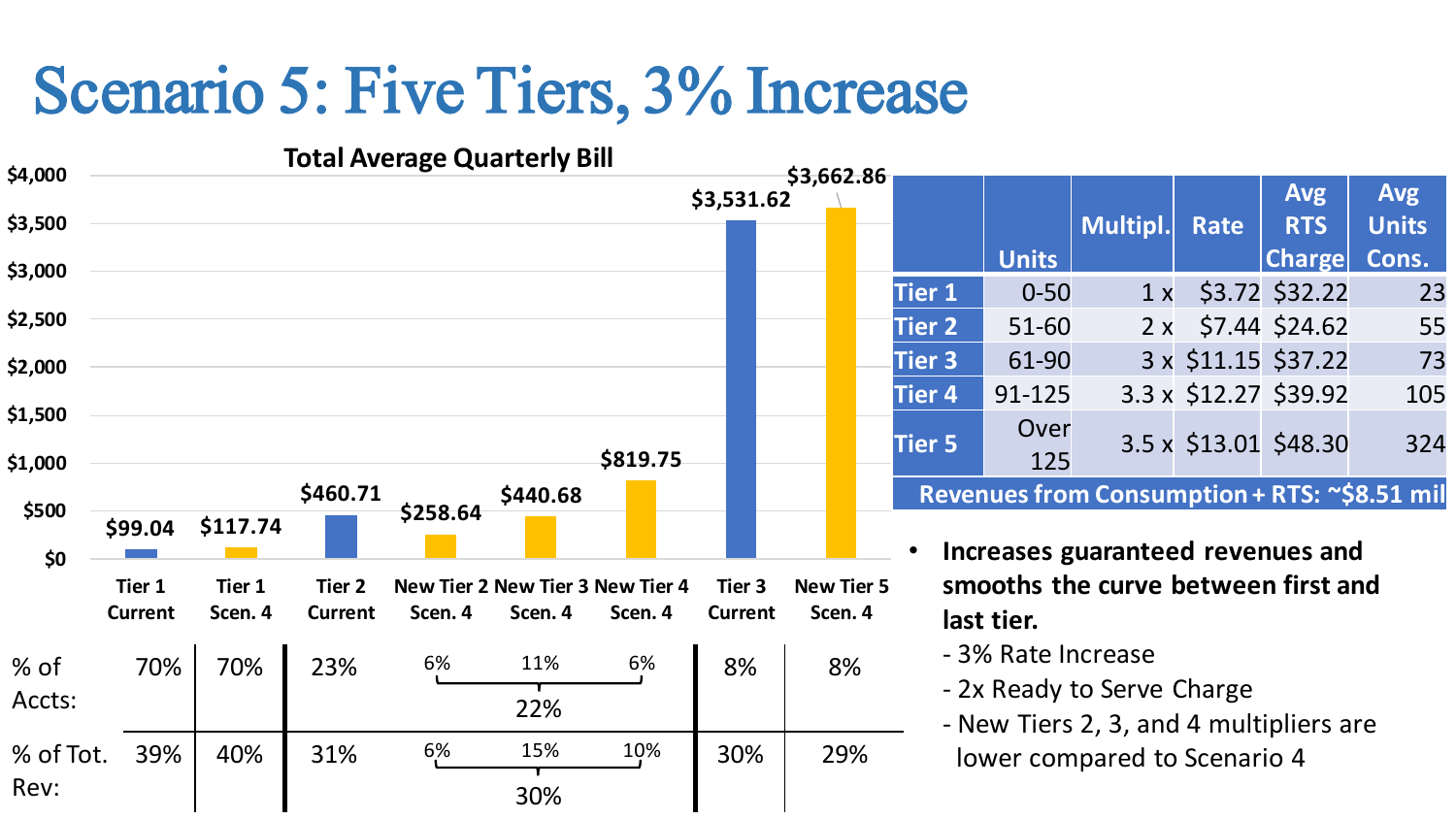## Debt Discussion

March 3, 2022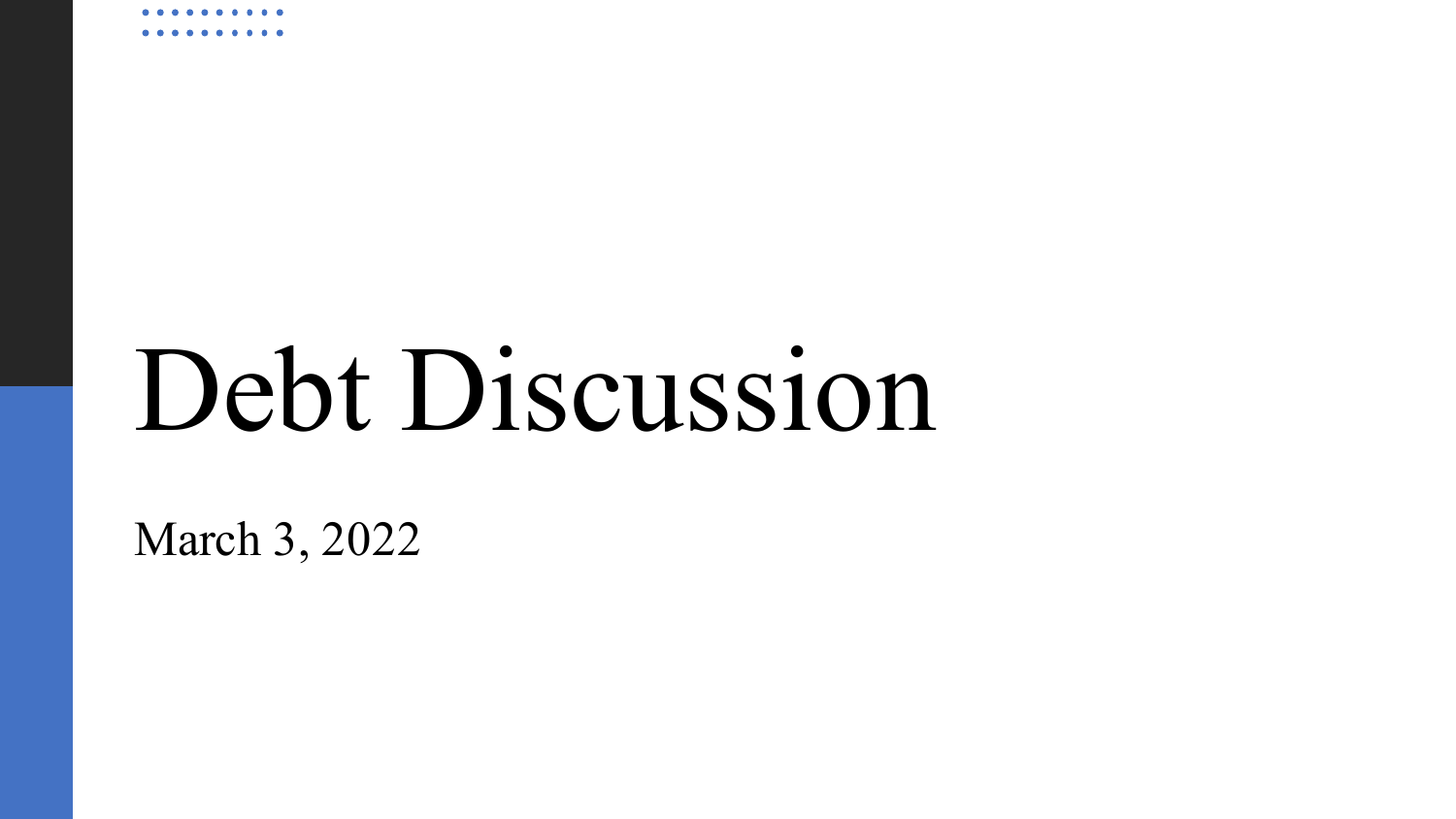### Total Debt

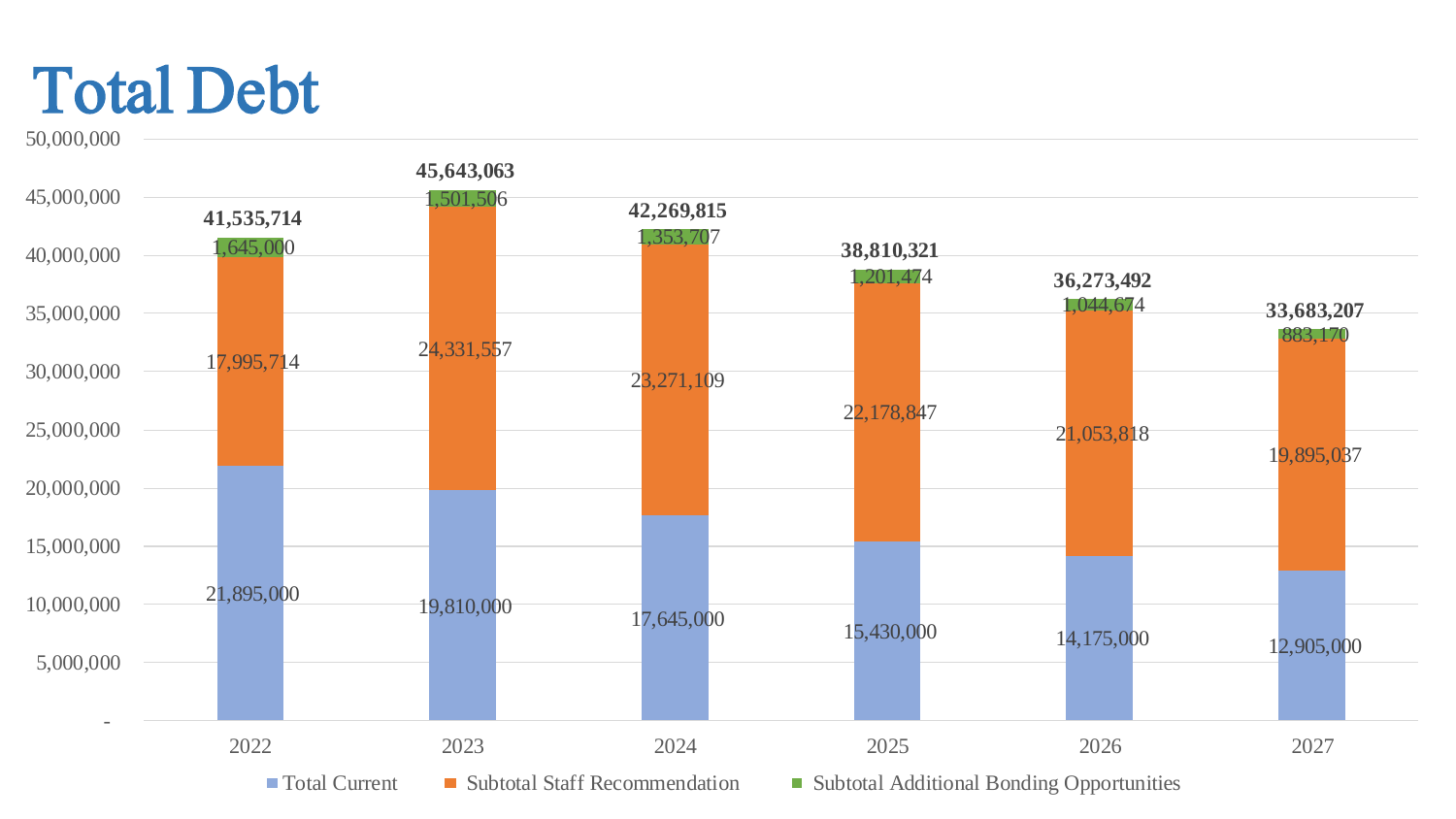### Total Combined Principal and Interest Payments

6,000,000

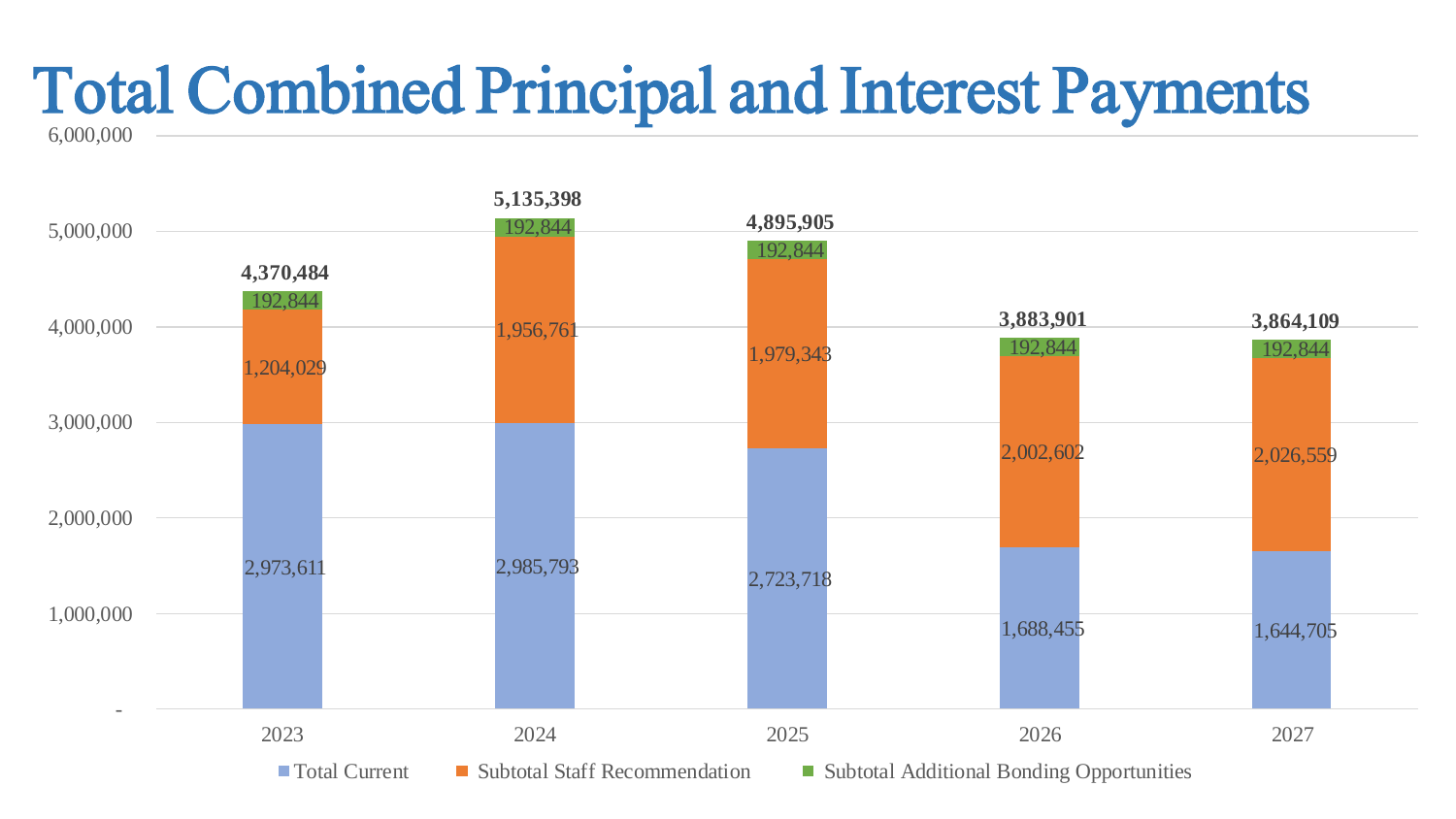**Village of Scarsdale - Budget Drivers Worksheet at 03/03/2022**

|    | Village of Scarsdale - Budget Drivers Worksheet at 03/03/2022 |                    |                                                      |                                                          |                      | <b>Funding Source</b> |                       |                 |                                          |                                                        |                            |
|----|---------------------------------------------------------------|--------------------|------------------------------------------------------|----------------------------------------------------------|----------------------|-----------------------|-----------------------|-----------------|------------------------------------------|--------------------------------------------------------|----------------------------|
| Pr | <b>Cost Name</b>                                              | 2nd Pass<br>Amount | <b>General Fund</b><br><b>Transfer to</b><br>Capital | <b>General Fund</b><br><b>Operating</b><br><b>Budget</b> | <b>Sewer</b><br>Rent | <b>ARPA</b>           | Parks<br><b>Trust</b> | Intra<br>Agency | <b>Bonding - Staff</b><br>Recommendation | <b>Bonding -</b><br>Additional<br><b>Opportunities</b> | <b>Items Not</b><br>Funded |
| H  | Freightway Pedestrian Bridge Phase II Reconstruction          | 250,000            |                                                      |                                                          |                      | 250,000               |                       |                 |                                          |                                                        |                            |
|    | H Residential Traffic Calming Pilot (Sprague Road)            | 200,000            |                                                      |                                                          |                      | 200,000               |                       |                 |                                          |                                                        |                            |
|    | H Mask Mounted Regulators                                     | 66,290             |                                                      | 66,290                                                   |                      |                       |                       |                 |                                          |                                                        |                            |
|    | H Building Security Improvements                              | 150,000            |                                                      |                                                          |                      | 150,000               |                       |                 |                                          |                                                        |                            |
|    | Highway Improvments: Roads, Walkways, and Curbing             | 2,225,000          | 1,292,039                                            |                                                          |                      |                       |                       | 932,961         |                                          |                                                        |                            |
|    | H Catherine Road Drainage Culverts (x2) Rehab                 | 1,000,000          |                                                      |                                                          |                      |                       |                       |                 |                                          | 1,000,000                                              | $\sim$                     |
|    | H NPDES MS4; Watercourse Maintenance                          | 65,000             |                                                      | 65,000                                                   |                      |                       |                       |                 |                                          |                                                        | $\sim$                     |
|    | H Catch basin cleaning                                        | 10,000             |                                                      | 10,000                                                   |                      |                       |                       |                 |                                          |                                                        |                            |
|    | H Storm Drainage - Drainage Improvements                      | 200,000            | 200,000                                              |                                                          |                      |                       |                       |                 |                                          |                                                        |                            |
|    | Sanitary Sewer: Cleaning, Inspection, Pipe Lining, Rehab      | 360,000            |                                                      |                                                          | 360,000              |                       |                       |                 |                                          |                                                        |                            |
|    | H Sanitary Sewer: SSES and CMOM Repair Work                   | 300,000            |                                                      |                                                          | 300,000              |                       |                       |                 |                                          |                                                        | $\sim$                     |
|    | H Crossway Firehouse Parking Lot Repaving                     | 110,000            |                                                      |                                                          |                      | 110,000               |                       |                 |                                          |                                                        |                            |
|    | H Fuel, light and power for all facilities                    | 127,500            |                                                      | 127,500                                                  |                      |                       |                       |                 |                                          |                                                        | $\sim$                     |
|    | H General Fund Transfer to Central Garage Fund                | 48,313             |                                                      | 48,313                                                   |                      |                       |                       |                 |                                          |                                                        |                            |
|    | H Uniforms Contract                                           | 24,000             |                                                      | 24,000                                                   |                      |                       |                       |                 |                                          |                                                        |                            |
|    | H Recreation Program Camp Entertainment                       | 10,000             |                                                      | 10,000                                                   |                      |                       |                       |                 |                                          |                                                        |                            |
|    | H Recreation Program Contracted Vendors                       | 187,485            |                                                      | 187,485                                                  |                      |                       |                       |                 |                                          |                                                        |                            |
|    | H Court Contractual Expenses                                  | 10,000             |                                                      | 10,000                                                   |                      |                       |                       |                 |                                          |                                                        |                            |
|    | H Tyler Financial Database Software                           | 9,891              |                                                      | 9,891                                                    |                      |                       |                       |                 |                                          |                                                        | $\sim$                     |
|    | H Debt Repayment                                              | 151,058            |                                                      | 151,058                                                  |                      |                       |                       |                 |                                          |                                                        |                            |
|    | H Buses/Trips (Revenue Matched)                               | 29,000             |                                                      | 29,000                                                   |                      |                       |                       |                 |                                          |                                                        |                            |
|    | H Interest on BANS                                            | 10,000             |                                                      | 10,000                                                   |                      |                       |                       |                 |                                          |                                                        |                            |
|    | H Health Insurance                                            | 1,003,000          |                                                      | 1,003,000                                                |                      |                       |                       |                 |                                          |                                                        |                            |
|    | H Social Security                                             | 28,000             |                                                      | 28,000                                                   |                      |                       |                       |                 |                                          |                                                        |                            |
|    | H Workers Compensation                                        | 40,000             |                                                      | 40,000                                                   |                      |                       |                       |                 |                                          |                                                        | $\sim$                     |
|    | H Office 365                                                  | 27,250             |                                                      | 27,250                                                   |                      |                       |                       |                 |                                          |                                                        |                            |
|    | H PAS 2.0 Implementation                                      | 44,200             |                                                      | 44,200                                                   |                      |                       |                       |                 |                                          |                                                        | $\sim$                     |
|    | H Recreation Community Events Contractuals (Increase)         | 18,065             |                                                      | 18,065                                                   |                      |                       |                       |                 |                                          |                                                        |                            |
|    | H Other Recreation Contractual Expense (Revenue Offset)       | 31,000             |                                                      | 31,000                                                   |                      |                       |                       |                 |                                          |                                                        |                            |
|    | H Personnel / Salaries - FT - Existing Positions              | 611,898            |                                                      | 611,898                                                  |                      |                       |                       |                 |                                          |                                                        | $\sim$                     |
|    | H Personnel / Salaries - PT                                   | 154,092            |                                                      | 154,092                                                  |                      |                       |                       |                 |                                          |                                                        | $\sim$                     |
|    | H Overtime                                                    | 151,912            |                                                      | 151,912                                                  |                      |                       |                       |                 |                                          |                                                        | $\sim$                     |
|    | H New Position: FT Code Enforcement Officer                   | 98,874             |                                                      | 98,874                                                   |                      |                       |                       |                 |                                          |                                                        |                            |
|    | H Project Planning                                            | 25,000             |                                                      | 25,000                                                   |                      |                       |                       |                 |                                          |                                                        |                            |
|    | H Roof Inspections                                            | 20,000             |                                                      | 20,000                                                   |                      |                       |                       |                 |                                          |                                                        |                            |
|    | H Facilities Maintenance                                      | 60,000             |                                                      | 60,000                                                   |                      |                       |                       |                 |                                          |                                                        |                            |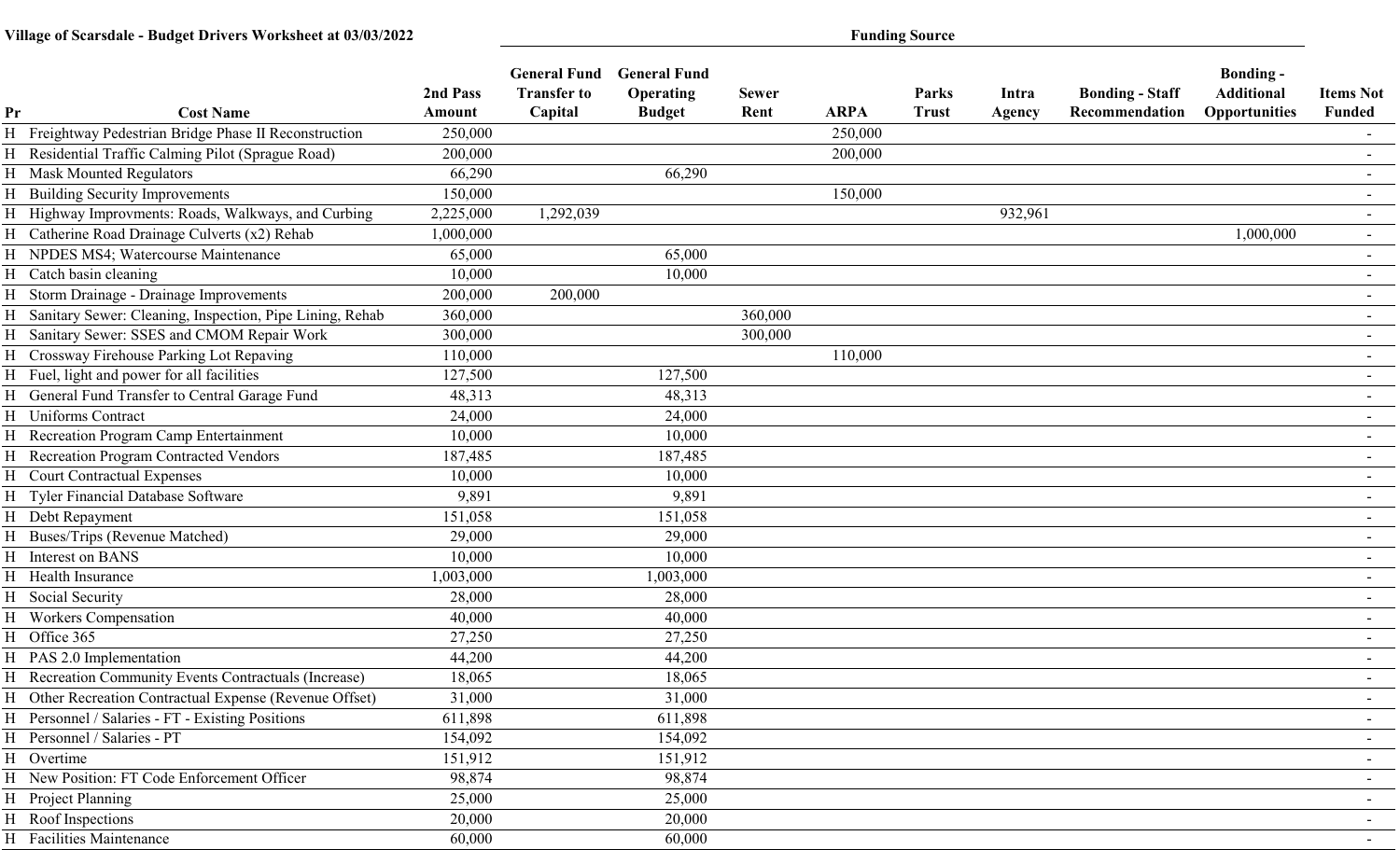|    |                                                              |            | <b>General Fund General Fund</b> |               |              |             |              |         |                        | <b>Bonding -</b>     |                  |
|----|--------------------------------------------------------------|------------|----------------------------------|---------------|--------------|-------------|--------------|---------|------------------------|----------------------|------------------|
|    |                                                              | 2nd Pass   | <b>Transfer to</b>               | Operating     | <b>Sewer</b> |             | Parks        | Intra   | <b>Bonding - Staff</b> | <b>Additional</b>    | <b>Items Not</b> |
| Pr | <b>Cost Name</b>                                             | Amount     | Capital                          | <b>Budget</b> | Rent         | <b>ARPA</b> | <b>Trust</b> | Agency  | Recommendation         | <b>Opportunities</b> | <b>Funded</b>    |
|    | H New Firewall System Proposed (Palo Alto)                   | 70,000     |                                  |               |              | 70,000      |              |         |                        |                      |                  |
|    | H Portable Radios and HQ Radio Consoles                      | 107,428    |                                  |               |              | 107,428     |              |         |                        |                      |                  |
|    | H One new outfitted hybrid explorer police vehicle           | 44,000     |                                  | 44,000        |              |             |              |         |                        |                      |                  |
|    | H Anti-Icing Equipment                                       | 295,000    |                                  |               |              | 295,000     |              |         |                        |                      |                  |
|    | H Scarsdale PD Radio System                                  | 350,000    |                                  |               |              | 350,000     |              |         |                        |                      | $\sim$           |
|    | H New World Modules - Bank Reconciliations                   | 13,975     |                                  |               |              | 13,975      |              |         |                        |                      |                  |
|    | H New World Modules - Tyler Content Manager                  | 44,780     |                                  |               |              | 44,780      |              |         |                        |                      |                  |
|    | H Village Center Transportation & Mobility - Final Design/CA | 1,000,000  |                                  |               |              |             |              |         | 1,000,000              |                      |                  |
|    | H Scarsdale Municipal Pool Complex                           | 15,205,000 |                                  |               |              |             |              |         | 15,205,000             |                      |                  |
|    | H Freightway Garage Renovation - Short Term Repairs          | 66,750     | 66,750                           |               |              |             |              |         |                        |                      |                  |
|    | H Temporary Repair of Village Hall Parking Lot               | 80,000     | 80,000                           |               |              |             |              |         |                        |                      |                  |
|    | H Village Hall Strategic Plan                                | 75,000     | 75,000                           |               |              |             |              |         |                        |                      |                  |
|    | H Supply Field Building Fire Alarm System Replacement        | 55,000     |                                  |               |              | 55,000      |              |         |                        |                      | $\sim$           |
|    | H Recycling Center Scale Replacement                         | 120,000    |                                  |               |              | 120,000     |              |         |                        |                      |                  |
|    | H Wage & Benefits Study                                      | 30,000     | 30,000                           |               |              |             |              |         |                        |                      |                  |
|    | H Planning Department Digitization Project                   | 15,000     |                                  | 15,000        |              |             |              |         |                        |                      |                  |
|    | H High Priority 22/23 Vehicles                               | 2,102,728  |                                  | 312,014       |              |             |              |         | 1,790,714              |                      |                  |
|    | H New Position: Tree Trimmer                                 | 91,823     |                                  | 91,823        |              |             |              |         |                        |                      | $\sim$           |
|    | H New Position: Maintenance Mechanic (Parks and Pool)        | 59,380     |                                  | 59,380        |              |             |              |         |                        |                      |                  |
|    | H New Position: FT Naturalist                                | 95,428     |                                  | 95,428        |              |             |              |         |                        |                      |                  |
|    | H Barracuda email security gateway                           | 11,146     |                                  | 11,146        |              |             |              |         |                        |                      |                  |
|    | H Cloud Hosting                                              | 40,000     |                                  | 40,000        |              |             |              |         |                        |                      |                  |
|    | H Laserfiche Upgrade, License, Training                      | 32,000     |                                  | 32,000        |              |             |              |         |                        |                      |                  |
|    | H Tyler Upgrades eSuite Self-Service                         | 10,000     |                                  | 10,000        |              |             |              |         |                        |                      | $\sim$           |
|    | H Electronic Grievance Receipt and Management Module         | 20,000     |                                  | 20,000        |              |             |              |         |                        |                      |                  |
|    | H Firewall Maintenance (Cisco)                               | 14,000     |                                  | 14,000        |              |             |              |         |                        |                      |                  |
|    | H Network Vulnerability Scanning                             | 10,000     |                                  | 10,000        |              |             |              |         |                        |                      |                  |
|    | H Managed Detection and Response                             | 35,000     |                                  | 35,000        |              |             |              |         |                        |                      |                  |
|    | H Annual Tree Request                                        | 15,000     |                                  | 15,000        |              |             |              |         |                        |                      |                  |
|    | H Downtown Streetscape Improvements                          | 30,000     |                                  | 30,000        |              |             |              |         |                        |                      |                  |
|    | H Library Pond Renhabilitation                               | 235,000    |                                  |               |              |             |              |         |                        | 235,000              | $\sim$           |
|    | H Pickleball Courts at Crossway Field                        | 410,000    |                                  |               |              |             |              |         |                        | 410,000              |                  |
|    | H GSH Parking Lot: Parking Lot Reconstruction                | 70,000     |                                  |               |              | 70,000      |              |         |                        |                      |                  |
|    | M Biannual Community Survey                                  | 15,000     |                                  | 15,000        |              |             |              |         |                        |                      |                  |
|    | <b>Subtotal of Funded Priorities</b>                         | 28,725,266 | 1,743,789                        | 3,911,619     | 660,000      | 1,836,183   |              | 932,961 | 17,995,714             | 1,645,000            |                  |
|    |                                                              |            |                                  |               |              |             |              |         |                        |                      |                  |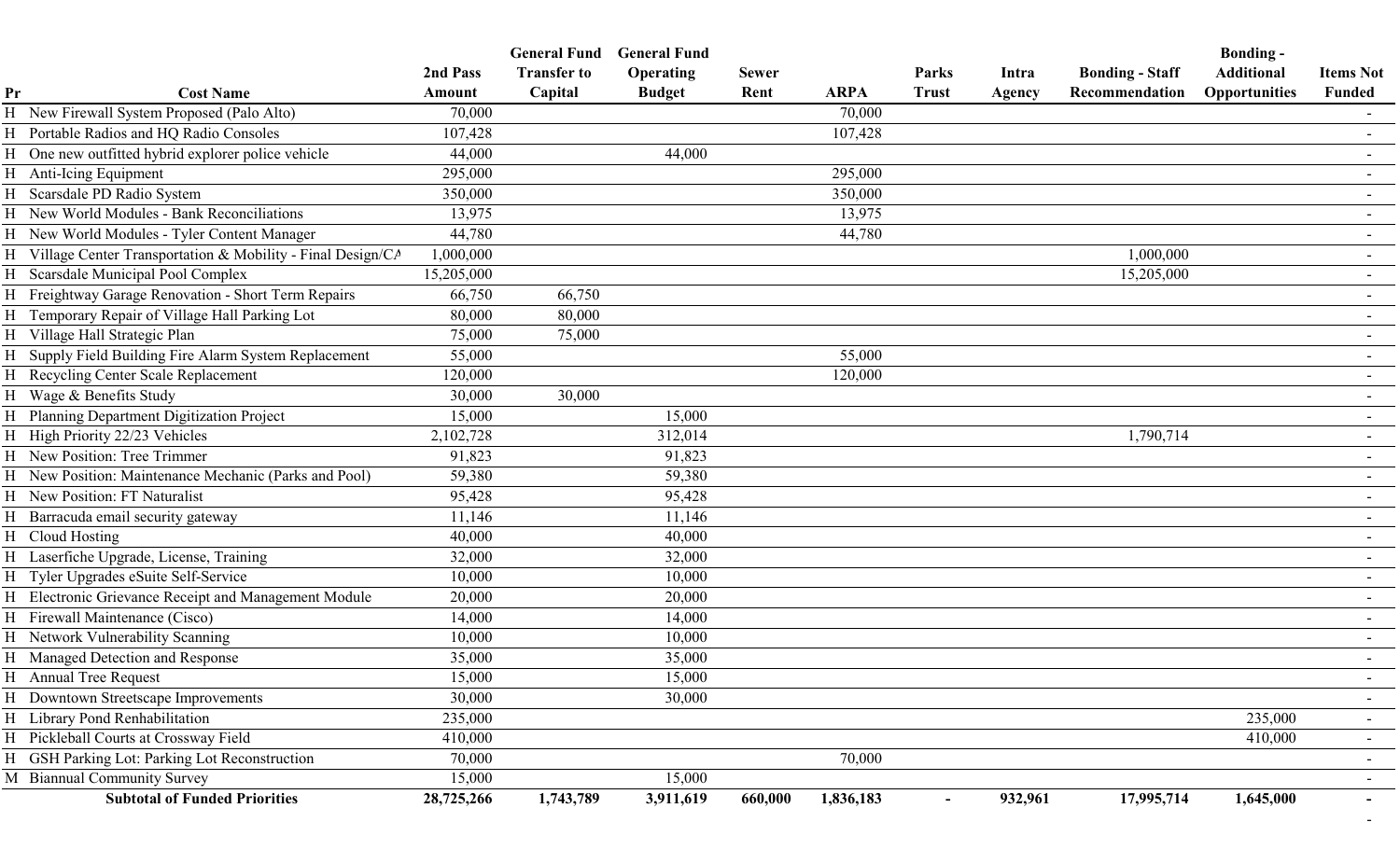|    |                                                        |            | <b>General Fund</b> | <b>General Fund</b> |              |             |              |         |                        | <b>Bonding -</b>     |                  |
|----|--------------------------------------------------------|------------|---------------------|---------------------|--------------|-------------|--------------|---------|------------------------|----------------------|------------------|
|    |                                                        | 2nd Pass   | <b>Transfer to</b>  | <b>Operating</b>    | <b>Sewer</b> |             | Parks        | Intra   | <b>Bonding - Staff</b> | <b>Additional</b>    | <b>Items Not</b> |
| Pr | <b>Cost Name</b>                                       | Amount     | Capital             | <b>Budget</b>       | Rent         | <b>ARPA</b> | <b>Trust</b> | Agency  | Recommendation         | <b>Opportunities</b> | Funded           |
|    | M Medium Priority 22/23 Vehicles                       | 135,000    |                     |                     |              |             |              |         |                        |                      | 135,000          |
|    | M New Position: Laborer                                | 48,134     |                     |                     |              |             |              |         |                        |                      | 48,134           |
|    | M One new outfitted hybrid explorer police vehicle     | 44,000     |                     |                     |              |             |              |         |                        |                      | 44,000           |
|    | M Village Hall Air-Handle #2 Replacement               | 85,000     |                     |                     |              |             |              |         |                        |                      | 85,000           |
|    | M Freightway Garage Security Camera Upgrade - Phase II | 50,000     |                     |                     |              |             |              |         |                        |                      | 50,000           |
|    | M Agenda Management Software                           | 19,200     |                     |                     |              |             |              |         |                        |                      | 19,200           |
|    | M Dog Park                                             | 175,000    |                     |                     |              |             |              |         |                        |                      | 175,000          |
|    | L GSH Parking Lot: Pathways, Sidewalk, Stormwater      | 140,040    |                     |                     |              |             |              |         |                        |                      | 140,040          |
|    | L New Position: Arborist                               | 97,498     |                     |                     |              |             |              |         |                        |                      | 97,498           |
|    | Refuse Fleet Truck Cameras                             | 79,200     |                     |                     |              |             |              |         |                        |                      | 79,200           |
|    | L New Position: Helpdesk Tech                          | 77,654     |                     |                     |              |             |              |         |                        |                      | 77,654           |
|    | L New Position: Laborer (Sewers)                       | 53,390     |                     |                     |              |             |              |         |                        |                      | 53,390           |
|    | Replacing Vehicle 2436                                 | 45,000     |                     |                     |              |             |              |         |                        |                      | 45,000           |
|    | One new outfitted hybrid explorer police vehicle       | 44,000     |                     |                     |              |             |              |         |                        |                      | 44,000           |
|    | Sanitary Sewer Camera and Vehicle                      | 190,000    |                     |                     |              |             |              |         |                        |                      | 190,000          |
|    | Wayside Cottage Exterior Painting                      | 25,000     |                     |                     |              |             |              |         |                        |                      | 25,000           |
|    | Low Priority 22/23 Vehicles                            | 667,814    |                     |                     |              |             |              |         |                        |                      | 667,814          |
|    | Land Use Study Consulting Services                     | 20,000     |                     |                     |              |             |              |         |                        |                      | 20,000           |
|    | <b>Subtotal of Unfunded Priorities</b>                 | 1,995,930  |                     |                     |              |             |              |         |                        |                      | 1,995,930        |
|    | <b>Total</b>                                           | 30,721,196 | 1,743,789           | 3,911,619           | 660,000      | 1,836,183   |              | 932,961 | 17,995,714             | 1,645,000            | 1,995,930        |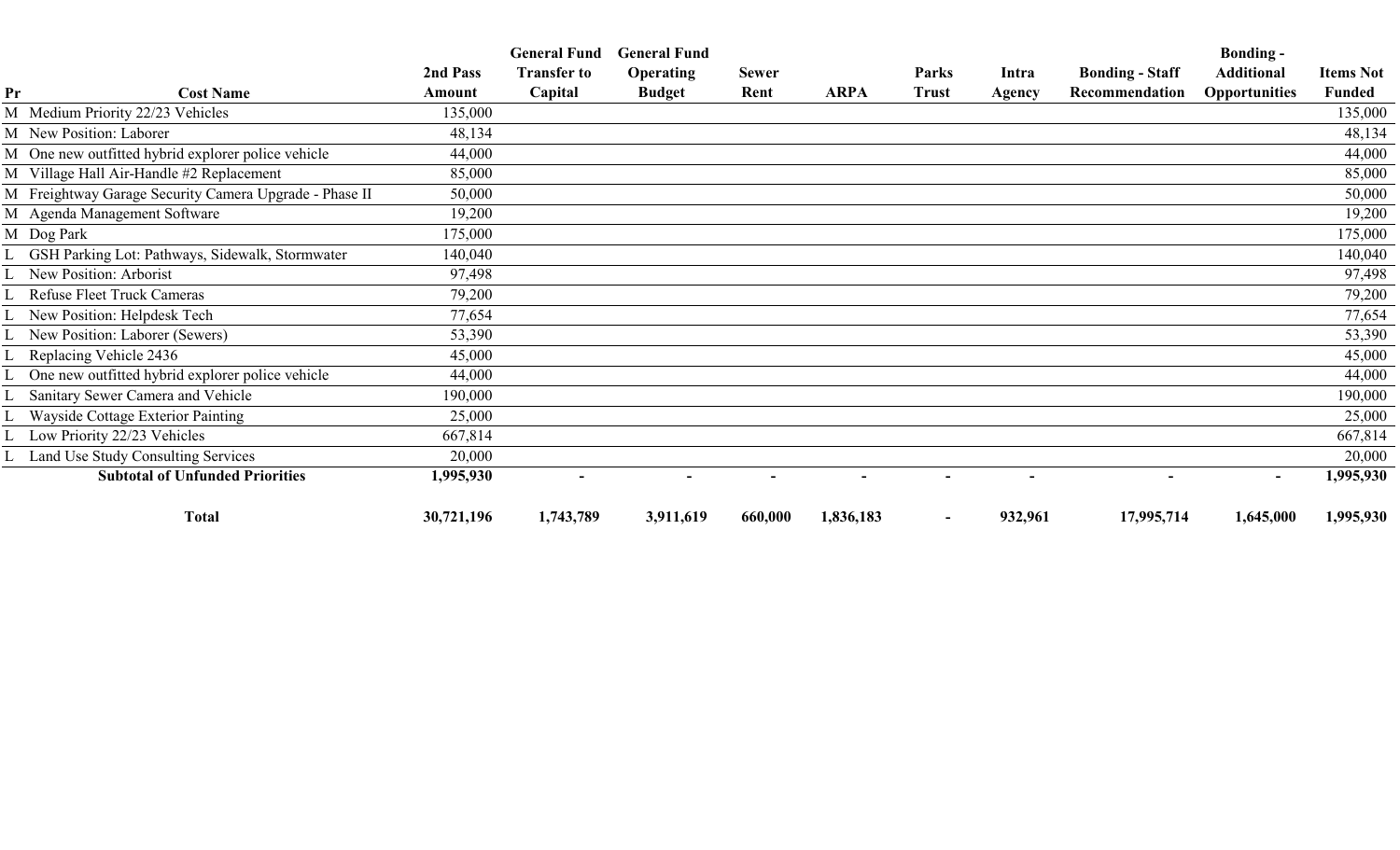|                                                      | Actual<br>2019-2020 | Actual<br>2020-2021 | 2021-2022           | 2021-2022 Year<br><b>Adopted Budget End Projection</b> |               | 2022-2023<br><b>Third Pass at</b><br>3/1/2022 | 2023/2024           | 2024/2025           | 2025/2026           | 2026/2027              |
|------------------------------------------------------|---------------------|---------------------|---------------------|--------------------------------------------------------|---------------|-----------------------------------------------|---------------------|---------------------|---------------------|------------------------|
| Revenue                                              |                     |                     |                     |                                                        |               |                                               |                     |                     |                     |                        |
| Real Property Taxes                                  | 41,305,922          | 41,828,469          | 43,060,000          | 43,082,750                                             |               | 44,740,000                                    | 47,505,276          | 50,688,491          | 51,036,896          | 50,611,906             |
| Other Revenue                                        | 15,945,098          | 15,647,498          | 14,475,945          | 18,089,366                                             |               | 16,249,710                                    | 16,899,698          | 17,575,686          | 18,278,714          | 19,009,862             |
| <b>Fund Balance Appropriated</b>                     | 1,023,000           | 1,023,000           | 2,580,000           | 2,580,000                                              |               | 2,600,000                                     | 1,830,000           |                     |                     |                        |
| <b>Total Revenue</b>                                 | 58,274,020          | 58,498,967          | 60,115,945          | 63,752,116                                             |               | 63,589,710                                    | 66,234,974          | 68,264,177          | 69,315,610          | 69,621,768             |
| <b>Percent Increase of Income</b>                    |                     | 0.39%               | 2.76%               | 6.05%                                                  |               | $-0.25%$                                      | 4.16%               | 3.06%               | 1.54%               | 0.44%                  |
| <b>Expenses</b>                                      |                     |                     |                     |                                                        |               |                                               |                     |                     |                     |                        |
| <b>Personnel Services</b>                            | 24,052,539          | 23,239,986          | 25,407,161          | 25,661,697                                             |               | 26,738,532                                    | 27,273,303          | 27,818,769          | 28,375,144          | 28,942,647             |
| Special Items                                        | 571,669             | 708,090             | 1,530,200           | 1,301,000                                              |               | 1,275,000                                     | 1,300,500           | 1,326,510           | 1,353,040           | 1,380,101              |
| Debt Principal                                       | 1,812,446           | 1,694,130           | 1,661,841           | 1,773,588                                              |               | 1,812,899                                     | 2,892,651           | 3,373,247           | 3,459,495           | 2,536,829              |
| Debt Interest                                        | 936,758             | 675,152             | 553,613             | 567,747                                                |               | 514,890                                       | 1,477,833           | 1,762,150           | 1,436,410           | 1,347,072              |
| <b>Employee Benefits</b>                             | 15,301,560          | 15,408,518          | 17,313,000          | 17,202,500                                             |               | 17,472,438                                    | 17,821,887          | 18,178,324          | 18,541,891          | 18,912,729             |
| Equipment/Contractual/Transfers                      | 13,144,411          | 11,656,300          | 13,650,130          | 13,916,896                                             |               | 15,345,951                                    | 15,468,801          | 15,805,177          | 16,149,630          | 16,502,390             |
| <b>Total General Fund Expenses</b>                   | 55,819,382          | 53,382,177          | 60,115,945          | 60,423,428                                             |               | 63,159,710                                    | 66,234,974          | 68,264,177          | 69,315,610          | 69,621,768             |
| <b>Additional Debt Payments</b>                      |                     |                     |                     |                                                        |               |                                               | 2,042,695           | 764,913             | (239, 493)          | (1,012,003)            |
| <b>Percent Increase of Expenses</b>                  |                     | $-4.37%$            | 12.61%              | 0.51%                                                  |               | 4.53%                                         | 4.87%               | 3.06%               | 1.54%               | 0.44%                  |
| <b>Actual Fund Balance Used</b>                      |                     |                     |                     |                                                        |               |                                               |                     |                     |                     |                        |
| Unassigned/Undesignated                              | 8,359,812           | 10,780,194          | 8,204,885           | 13,108,573                                             |               | 11,106,472                                    | 10,938,573          | 10,938,573          | 10,938,573          | 10,938,573             |
| Percent of Unassigned Fund Balance as Compared to    |                     |                     |                     |                                                        |               |                                               |                     |                     |                     |                        |
| <b>Ensuing Year Appropriations</b>                   |                     |                     |                     | 20.75%                                                 |               | 16.77%                                        | 16.02%              | 15.78%              | 15.71%              |                        |
| <b>Total Levy</b><br><b>Levy Increase Percentage</b> | 41,305,922          | 41,828,469<br>1.27% | 43,060,000<br>2.94% |                                                        |               | 44,740,000<br>3.90%                           | 47,505,276<br>6.18% | 50,688,491<br>6.70% | 51,036,896<br>0.69% | 50,611,906<br>$-0.83%$ |
| <b>Tax Rate</b>                                      | \$<br>4.6331 \$     | 4.7095 \$           | 4.8100              |                                                        | \$            | 4.9629 \$                                     | 5.2697 \$           | 5.6228 \$           | 5.6614 \$           | 5.6143                 |
| <b>Dollar Increase in Taxes for Average</b>          |                     |                     |                     |                                                        |               |                                               |                     |                     |                     |                        |
| <b>Taxpayer</b>                                      | 172.98              | 115.37              | 151.75              |                                                        | $\mathcal{S}$ | 230.90 \$                                     | 463.19 \$           | 533.19 \$           | 58.36 \$            | (71.19)                |